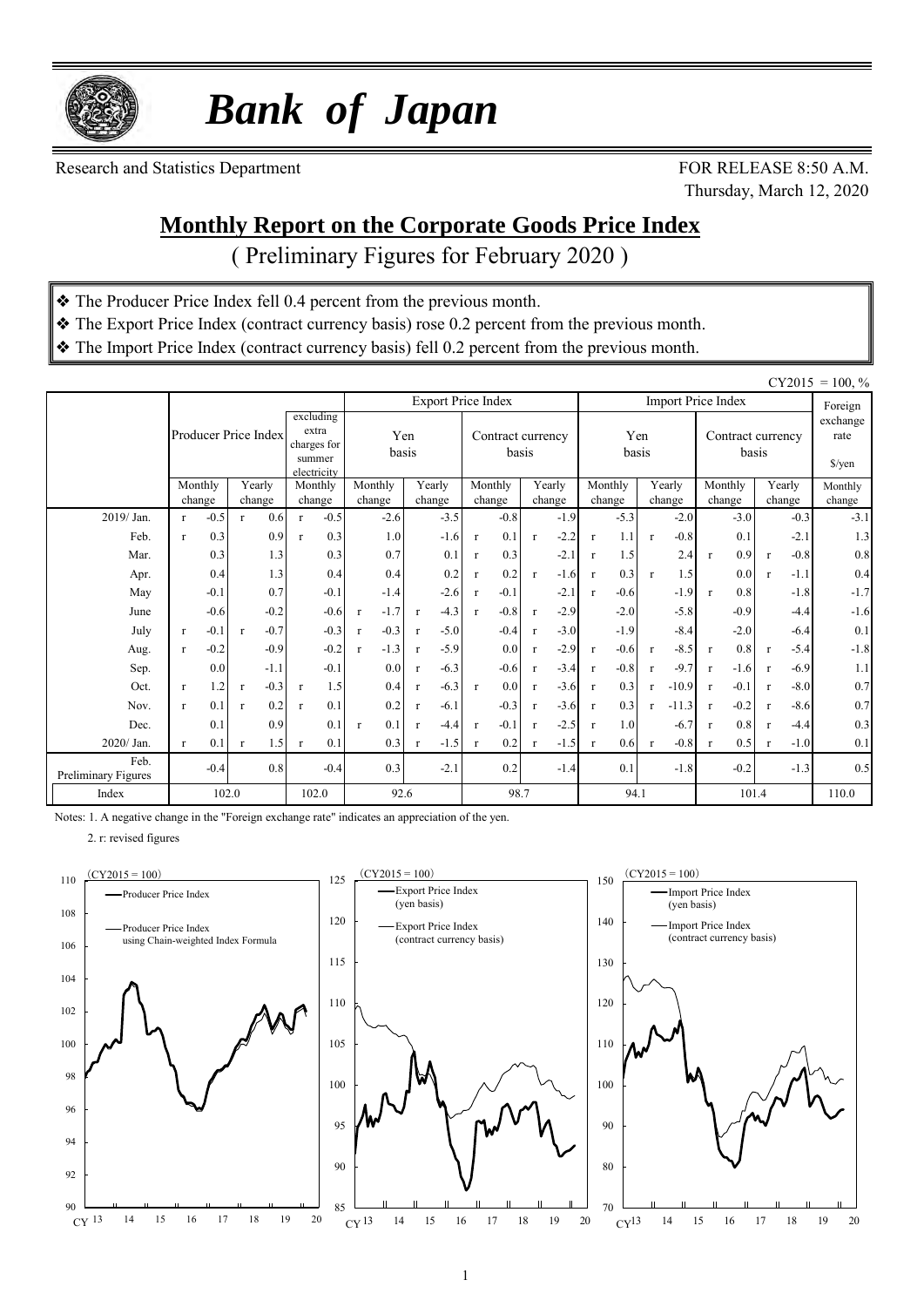#### (Commodities contributing to the monthly changes in February 2020)

| Producer Price Index                     |                           | Monthly change -0.4%                                                                                 |
|------------------------------------------|---------------------------|------------------------------------------------------------------------------------------------------|
| Groups                                   | Contribution<br>to change | Commodities                                                                                          |
| Petroleum & coal products                | $-0.32 \%$                | Gasoline, Gas oil, Fuel oil A                                                                        |
| Scrap & waste                            | $-0.04\%$                 | Iron & steel scrap, Copper & copper alloy scrap                                                      |
| Nonferrous metals                        | $-0.04%$                  | Unwrought copper, Power & telecommunications cables except optical fiber cables,<br>Copper wire rods |
| Chemicals & related products             | $-0.03\%$                 | Xylene, Benzene, Styrene monomer                                                                     |
| Electric power, gas & water              | $-0.02 \%$                | Industrial extra high tension power, Commercial high tension power, Industrial high<br>tension power |
| Agriculture, forestry & fishery products | $-0.02 \%$                | Beef, Pork, Chicken                                                                                  |
| General purpose machinery                | $-0.01 \%$                | Commercial air conditioners, Conveyors, Centrifugal pumps                                            |
| Production machinery                     | $0.01 \%$                 | Excavators, Robots, Bread & confectionery machinery                                                  |

| Export Price Index (contract currency basis)                 |                           | Monthly change 0.2%                                                                                  |
|--------------------------------------------------------------|---------------------------|------------------------------------------------------------------------------------------------------|
| Groups                                                       | Contribution<br>to change | Commodities                                                                                          |
| Transportation equipment                                     | 0.07%                     | Standard passenger cars (gasoline cars), Internal combustion engines for motor<br>vehicles & parts   |
| Chemicals & related products                                 | $0.06\%$                  | Vinyl chloride monomer, Propylene, Ethylene                                                          |
| General purpose, production & business oriented<br>machinery | $0.04\%$                  | Semiconductor manufacturing equipment, Flat panel & display manufacturing<br>equipment, Metal valves |
| Electric & electronic products                               | $0.02 \%$                 | MOS memory integrated circuits, Fixed & mobile radio communications equipment,<br>Visual equipment   |
| Other primary products & manufactured goods                  | $-0.01%$                  | Gasoline, Jet fuel oil & kerosene, Plastic films & sheets (except plastic polarizing<br>films)       |
| Textiles                                                     | $-0.01\%$                 | Chemical fiber fabrics                                                                               |

| Import Price Index (contract currency basis)                 |                           | Monthly change -0.2%                                                |
|--------------------------------------------------------------|---------------------------|---------------------------------------------------------------------|
| Groups                                                       | Contribution<br>to change | Commodities                                                         |
| Metals & related products                                    | $-0.41%$                  | Iron ores, Unwrought nickel, Copper & copper alloy scrap            |
| Electric & electronic products                               | $-0.01 \%$                | Servers, External storages, Cellular phones                         |
| Petroleum, coal & natural gas                                | $0.20 \%$                 | Coal for general use, Liquefied petroleum gas, Coal for coke making |
| Other primary products & manufactured goods                  | $0.02 \%$                 | Natural rubber, Masonry products, Crude salt                        |
| General purpose, production & business oriented<br>machinery | $0.01\%$                  | <b>Bearings</b>                                                     |

| (Reference Index)<br>Producer Price Index excluding Consumption Tax |                           | Monthly change -0.5%                                                                                 |  |  |  |  |  |  |
|---------------------------------------------------------------------|---------------------------|------------------------------------------------------------------------------------------------------|--|--|--|--|--|--|
| Groups                                                              | Contribution<br>to change | Commodities                                                                                          |  |  |  |  |  |  |
| Petroleum & coal products                                           | $-0.32 \%$                | Gasoline, Gas oil, Fuel oil A                                                                        |  |  |  |  |  |  |
| Scrap & waste                                                       | $-0.04\%$                 | Iron & steel scrap, Copper & copper alloy scrap                                                      |  |  |  |  |  |  |
| Nonferrous metals                                                   | $-0.04%$                  | Unwrought copper, Power & telecommunications cables except optical fiber cables,<br>Copper wire rods |  |  |  |  |  |  |
| Chemicals & related products                                        | $-0.03\%$                 | Xylene, Benzene, Styrene monomer                                                                     |  |  |  |  |  |  |
| Electric power, gas & water                                         | $-0.02 \%$                | Industrial extra high tension power, Commercial high tension power, Industrial high<br>tension power |  |  |  |  |  |  |
| Agriculture, forestry & fishery products                            | $-0.02 \%$                | Beef, Pork, Chicken                                                                                  |  |  |  |  |  |  |
| General purpose machinery                                           | $-0.01 \%$                | Commercial air conditioners, Conveyors, Centrifugal pumps                                            |  |  |  |  |  |  |
| Production machinery                                                | $0.01 \%$                 | Excavators, Robots, Bread & confectionery machinery                                                  |  |  |  |  |  |  |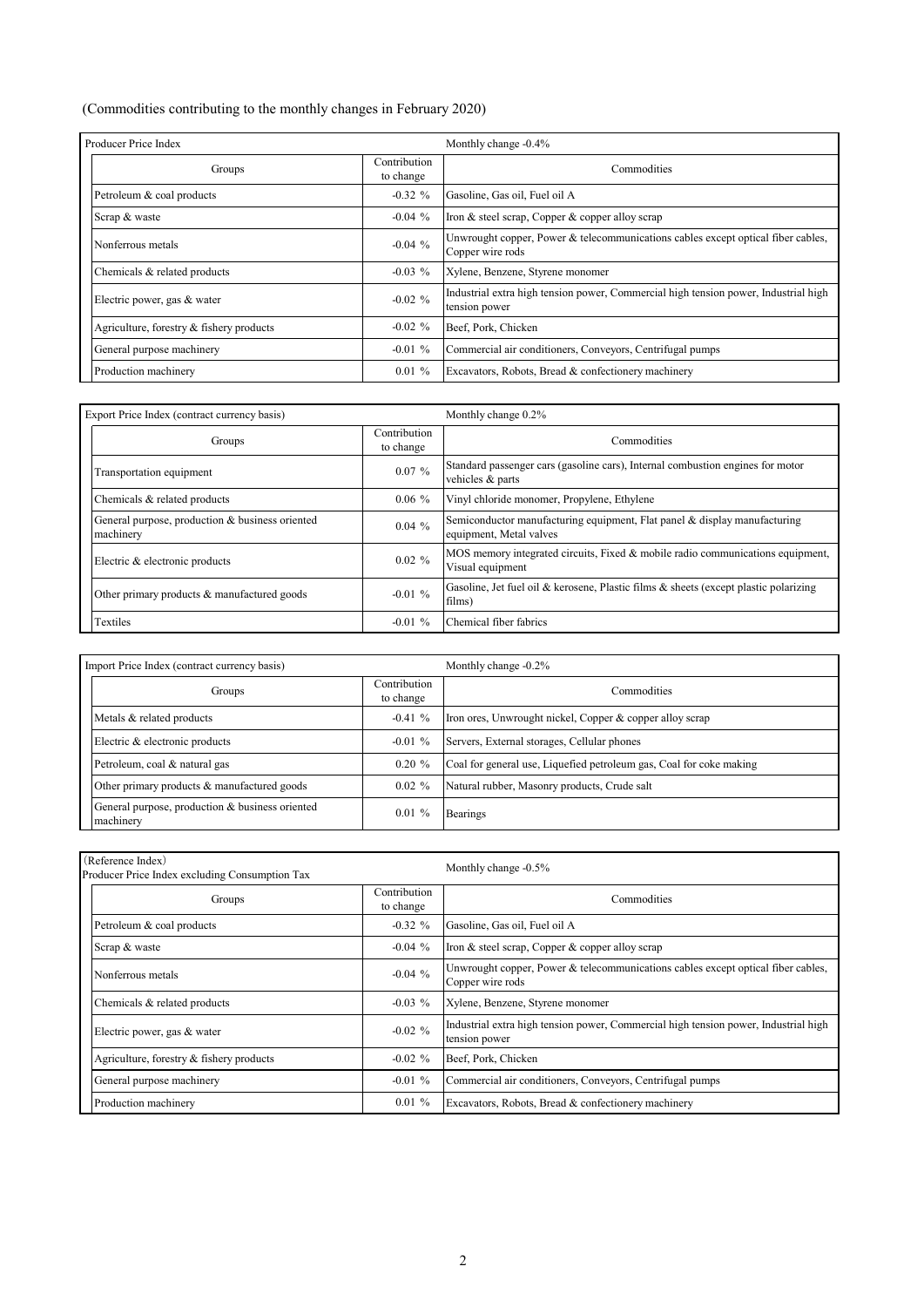### Producer Price Index ( Preliminary Figures for February 2020 )

 $CY2015 = 100, \%$ 

|                                                |         |       |              |                   | Monthly |             |                   |                  |             |                   |  |
|------------------------------------------------|---------|-------|--------------|-------------------|---------|-------------|-------------------|------------------|-------------|-------------------|--|
|                                                | Weight  | Index |              | Previous<br>month | change  |             | Previous<br>month | Yearly<br>change |             | Previous<br>month |  |
| All commodities                                | 1,000.0 | 102.0 | r            | 102.4             | $-0.4$  | $\bf r$     | 0.1               | 0.8              | $\bf r$     | 1.5               |  |
| excluding extra charges for summer electricity | 1,000.0 | 102.0 | r            | 102.4             | $-0.4$  | $\bf r$     | 0.1               | $0.8\,$          | $\bf r$     | 1.5               |  |
| Beverages & foods                              | 141.6   | 101.9 | $\bf r$      | 101.9             | 0.0     | $\bf r$     | $-0.3$            | 1.0              | $\bf r$     | 1.2               |  |
| Textile products                               | 9.6     | 103.8 | $\bf r$      | 103.4             | 0.4     | $\bf r$     | $-0.9$            | 1.8              | $\bf r$     | 1.8               |  |
| Lumber & wood products                         | 9.2     | 105.2 |              | 105.3             | $-0.1$  |             | 0.0               | $-0.4$           |             | $-0.3$            |  |
| Pulp, paper & related products                 | 27.7    | 109.6 | $\mathbf r$  | 109.6             | 0.0     |             | $-0.1$            | 3.3              |             | 3.7               |  |
| Chemicals & related products                   | 89.2    | 94.9  | $\bf r$      | 95.2              | $-0.3$  | $\bf r$     | 0.7               | 0.2              | $\bf r$     | $0.2\,$           |  |
| Petroleum & coal products                      | 59.5    | 110.0 | $\bf r$      | 115.6             | $-4.8$  | $\bf r$     | 2.7               | 1.6              | $\bf r$     | 9.0               |  |
| Plastic products                               | 38.2    | 99.0  | $\bf r$      | 99.2              | $-0.2$  | $\bf r$     | $-0.3$            | 0.8              | $\bf r$     | 1.1               |  |
| Ceramic, stone & clay products                 | 23.3    | 107.0 | $\bf r$      | 107.0             | 0.0     | $\bf r$     | $-0.2$            | 3.5              | $\bf r$     | 3.7               |  |
| Iron & steel                                   | 51.7    | 111.9 | $\bf r$      | 112.0             | $-0.1$  | $\bf r$     | $-0.4$            | 2.2              | $\bf r$     | 2.3               |  |
| Nonferrous metals                              | 27.1    | 96.3  |              | 97.6              | $-1.3$  |             | 0.8               | $-1.9$           |             | $0.5\,$           |  |
| Metal products                                 | 40.0    | 108.5 | $\bf r$      | 108.5             | 0.0     | $\bf r$     | 0.1               | 2.6              |             | 2.5               |  |
| General purpose machinery                      | 27.2    | 103.2 | $\bf r$      | 103.7             | $-0.5$  | $\bf r$     | 0.4               | 1.9              | $\bf r$     | 3.0               |  |
| Production machinery                           | 41.1    | 104.8 | $\mathbf{r}$ | 104.6             | 0.2     |             | 0.6               | 2.5              | $\bf r$     | 3.1               |  |
| Business oriented machinery                    | 16.2    | 103.5 | $\bf r$      | 103.2             | 0.3     | $\bf r$     | 0.1               | 1.5              | $\bf r$     | 1.3               |  |
| Electronic components & devices                | 24.5    | 98.9  |              | 98.8              | 0.1     |             | $0.3\,$           | $0.9\,$          |             | 1.0               |  |
| Electrical machinery & equipment               | 52.7    | 95.4  | $\bf r$      | 95.4              | 0.0     | $\mathbf r$ | 0.0               | 0.8              | $\mathbf r$ | 0.1               |  |
| Information & communications equipment         | 20.8    | 96.0  | $\bf r$      | 96.1              | $-0.1$  | $\bf r$     | 0.4               | 0.2              | $\bf r$     | $0.5\,$           |  |
| Transportation equipment                       | 140.7   | 99.9  |              | 99.9              | $0.0\,$ |             | $0.0\,$           | 1.6              |             | 1.6               |  |
| Other manufacturing industry products          | 48.0    | 103.7 | $\bf r$      | 103.7             | $0.0\,$ | $\bf r$     | $0.0\,$           | 2.9              | $\bf r$     | 2.9               |  |
| Agriculture, forestry & fishery products       | 35.8    | 107.5 | $\bf r$      | 108.0             | $-0.5$  | $\bf r$     | $-2.4$            | $-0.6$           | $\mathbf r$ | 1.2               |  |
| Minerals                                       | 3.9     | 101.4 |              | 101.4             | 0.0     |             | $0.0\,$           | $-1.6$           |             | $-1.1$            |  |
| Electric power, gas & water                    | 67.1    | 97.2  | $\bf r$      | 97.5              | $-0.3$  | $\bf r$     | $-0.1$            | $-5.1$           |             | $-3.8$            |  |
| Scrap & waste                                  | 4.9     | 97.3  | $\bf r$      | 106.0             | $-8.2$  | $\bf r$     | 0.3               | $-22.5$          | $\mathbf r$ | $-14.7$           |  |

Notes: 1. The index of "All commodities excluding extra charges for summer electricity" adjusts extra charges applied during summer season from July to September.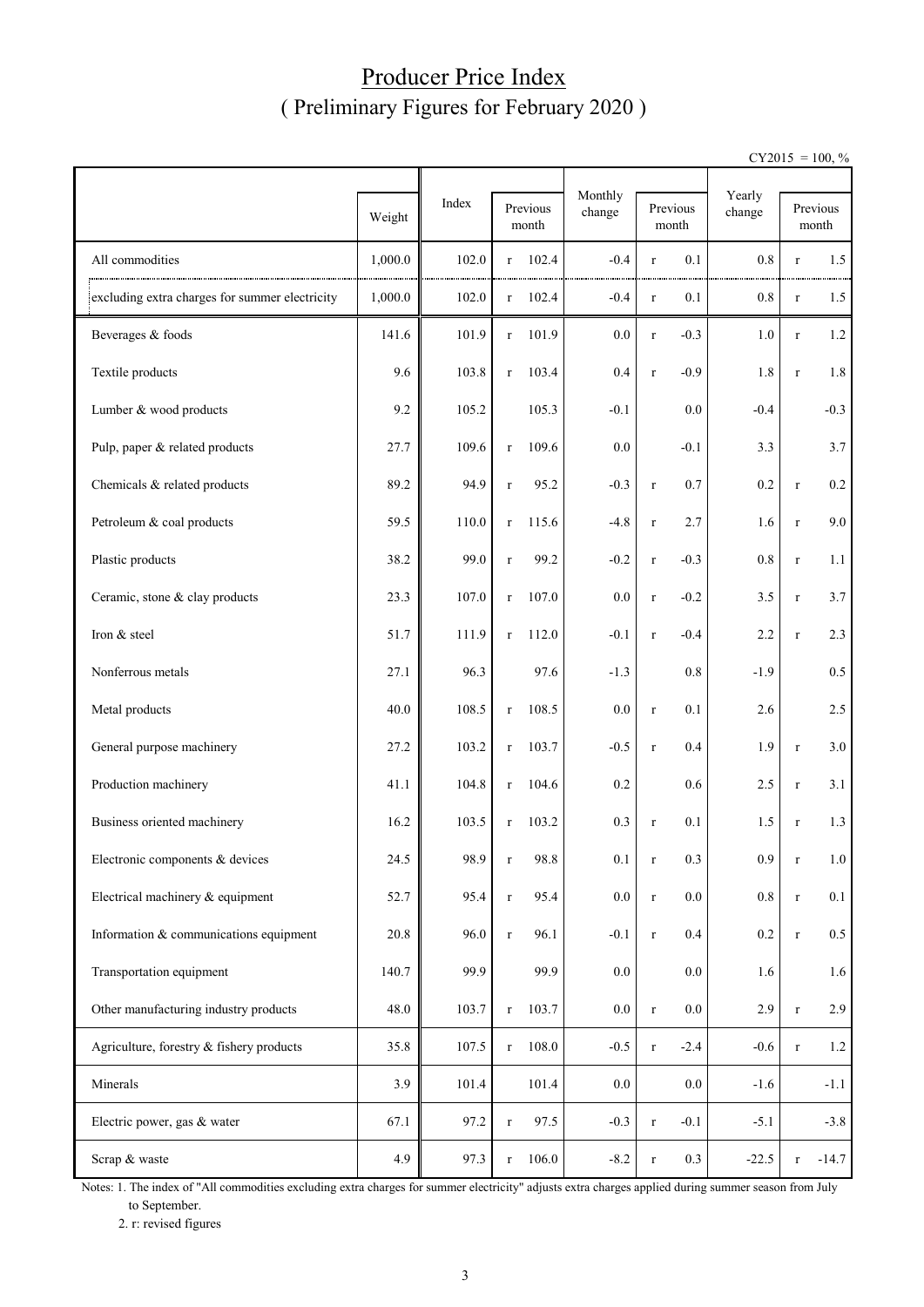# Export Price Index ( Preliminary Figures for February 2020 )

 $CY2015 = 100, \%$ 

|                                                                | Index<br>Monthly change |              |              |                   |              |              | Yearly change     |                               |              |              |                   |                               |
|----------------------------------------------------------------|-------------------------|--------------|--------------|-------------------|--------------|--------------|-------------------|-------------------------------|--------------|--------------|-------------------|-------------------------------|
|                                                                | Weight                  | Yen<br>basis |              | Previous<br>month | Yen<br>basis |              | Previous<br>month | Contract<br>currency<br>basis | Yen<br>basis |              | Previous<br>month | Contract<br>currency<br>basis |
| All commodities                                                | 1,000.0                 | 92.6         | $\mathbf r$  | 92.3              | 0.3          |              | 0.3               | 0.2                           | $-2.1$       | $\mathbf{r}$ | $-1.5$            | $-1.4$                        |
| Textiles                                                       | 13.8                    | 91.4         | $\mathbf{r}$ | 92.0              | $-0.7$       | $\mathbf{r}$ | 0.1               | $-0.7$                        | $-0.7$       | $\mathbf{r}$ | $-0.3$            | $0.0\,$                       |
| Chemicals & related products                                   | 98.4                    | 89.1         | $\mathbf{r}$ | 88.3              | 0.9          | $\mathbf{r}$ | 0.6               | 0.6                           | $-7.3$       | $\mathbf{r}$ | $-6.9$            | $-7.2$                        |
| Metals & related products                                      | 108.5                   | 104.8        |              | 104.4             | 0.4          |              | 1.5               | 0.1                           | $-1.1$       | $\mathbf{r}$ | 0.1               | $-0.6$                        |
| General purpose, production $&$<br>business oriented machinery | 189.4                   | 95.4         | $\mathbf{r}$ | 95.2              | 0.2          |              | 0.3               | 0.2                           | $-2.0$       | $\mathbf{r}$ | $-1.3$            | $-1.2$                        |
| Electric & electronic products                                 | 205.5                   | 86.8         | $\mathbf{r}$ | 86.5              | 0.3          | $\mathbf r$  | $-0.2$            | 0.1                           | $-2.5$       | $\mathbf{r}$ | $-1.8$            | $-2.1$                        |
| Transportation equipment                                       | 285.2                   | 91.3         | $\mathbf{r}$ | 91.1              | 0.2          |              | 0.1               | 0.2                           | $-0.5$       | $\mathbf{r}$ | $-0.1$            | 0.5                           |
| Other primary products &<br>manufactured goods                 | 99.2                    | 93.0         |              | 92.9              | 0.1          |              | 0.3               | $-0.1$                        | $-2.4$       | $\mathbf{r}$ | $-1.7$            | $-1.9$                        |

Note: r: revised figures

# Import Price Index ( Preliminary Figures for February 2020 )

 $CY2015 = 100, \%$ 

|                                                              | Index   |              |              | Monthly change    |              |              |                   | Yearly change                 |              |              |                   |                               |
|--------------------------------------------------------------|---------|--------------|--------------|-------------------|--------------|--------------|-------------------|-------------------------------|--------------|--------------|-------------------|-------------------------------|
|                                                              | Weight  | Yen<br>basis |              | Previous<br>month | Yen<br>basis |              | Previous<br>month | Contract<br>currency<br>basis | Yen<br>basis |              | Previous<br>month | Contract<br>currency<br>basis |
| All commodities                                              | 1,000.0 | 94.1         | r            | 94.0              | 0.1          | $\mathbf r$  | 0.6               | $-0.2$                        | $-1.8$       | $\mathbf r$  | $-0.8$            | $-1.3$                        |
| Beverages & foods and agriculture<br>products for food       | 80.4    | 91.6         | $\mathbf{r}$ | 91.5              | 0.1          | $\mathbf{r}$ | 0.3               | $-0.1$                        | $-0.3$       |              | 0.1               | $0.4\,$                       |
| Textiles                                                     | 61.3    | 93.6         | $\mathbf{r}$ | 93.5              | 0.1          | $\mathbf{r}$ | 0.0               | 0.0                           | $-1.2$       | $\mathbf{r}$ | $-1.1$            | $-0.9$                        |
| Metals & related products                                    | 95.8    | 104.2        |              | $r$ 107.7         | $-3.2$       | $\mathbf r$  | 1.5               | $-3.7$                        | 6.3          | $\mathbf{r}$ | 12.9              | 7.0                           |
| Lumber & wood products and<br>forest products                | 17.3    | 96.6         |              | 96.7              | $-0.1$       |              | 0.2               | $-0.3$                        | $-3.8$       |              | $-3.1$            | $-2.7$                        |
| Petroleum, coal & natural gas                                | 252.3   | 105.6        |              | $r$ 104.3         | 1.2          | $\mathbf r$  | 3.1               | 0.7                           | $-0.7$       | $\mathbf r$  | $-0.6$            | $-0.2$                        |
| Chemicals & related products                                 | 94.7    | 90.0         | $\mathbf{r}$ | 89.9              | 0.1          | $\mathbf{r}$ | $-0.9$            | 0.0                           | $-6.8$       | $\mathbf{r}$ | $-6.5$            | $-6.6$                        |
| General purpose, production &<br>business oriented machinery | 68.1    | 95.7         | $\mathbf{r}$ | 95.4              | 0.3          | $\mathbf r$  | 0.0               | 0.2                           | $-1.9$       | $\mathbf{r}$ | $-1.2$            | $-1.4$                        |
| Electric & electronic products                               | 196.6   | 77.4         | $\mathbf{r}$ | 77.2              | 0.3          | $\mathbf r$  | $-2.2$            | 0.0                           | $-6.7$       | $\mathbf{r}$ | $-6.4$            | $-6.4$                        |
| Transportation equipment                                     | 49.5    | 96.2         | $\mathbf{r}$ | 96.2              | 0.0          | $\mathbf{r}$ | 0.3               | 0.0                           | $-0.1$       | $\mathbf{r}$ | 0.5               | 0.8                           |
| Other primary products $&$<br>manufactured goods             | 84.0    | 91.8         |              | 91.3              | 0.5          |              | 0.2               | 0.3                           | $-1.3$       |              | $-0.5$            | $-1.0$                        |

Note: r: revised figures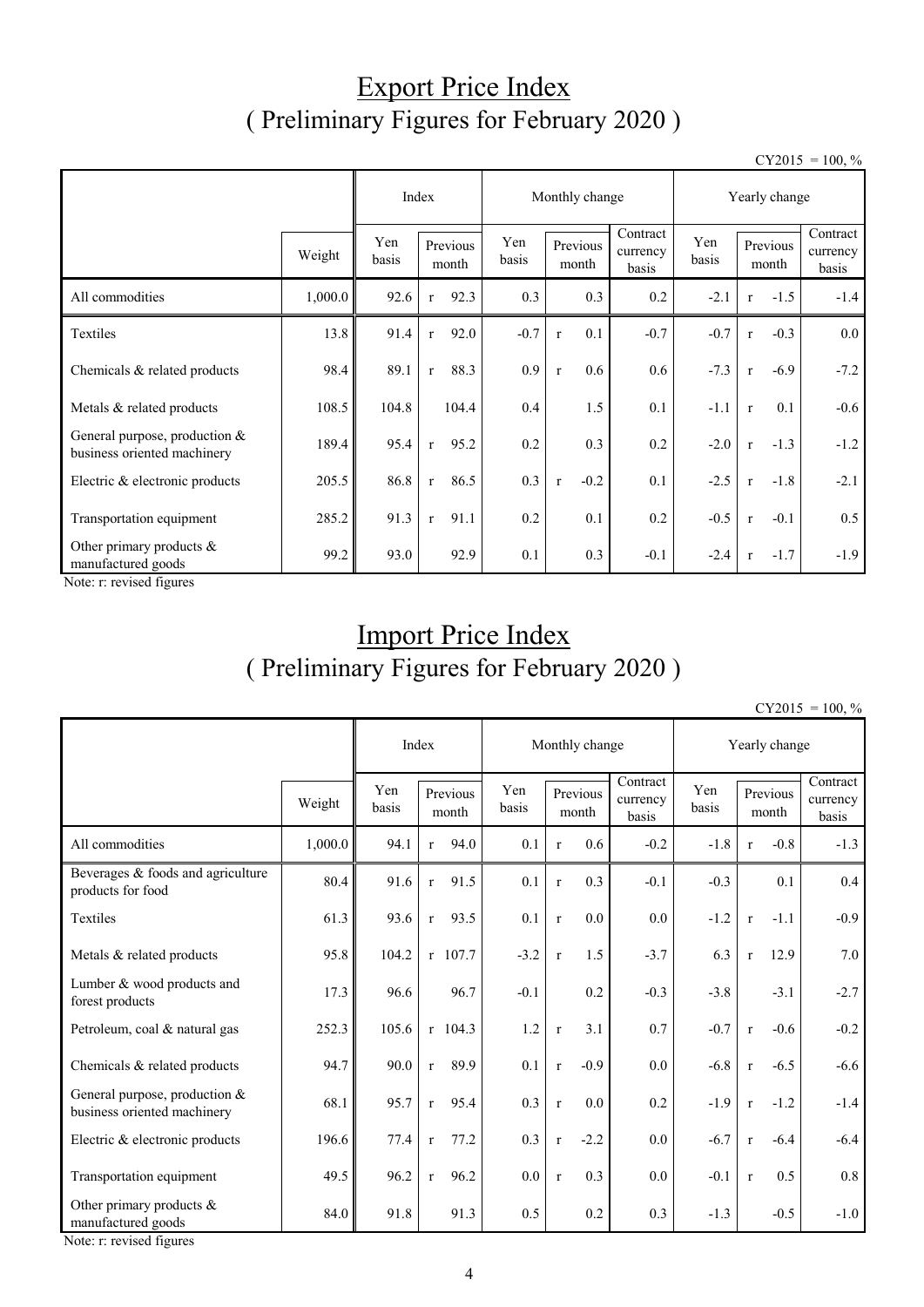# Index by Stage of Demand and Use ( Preliminary Figures for February 2020 )

 $CY2015 = 100, \%$ 

|                           |           |       | Monthly |                        | Yearly            |                |
|---------------------------|-----------|-------|---------|------------------------|-------------------|----------------|
|                           | Weight    | Index | change  | Previous month         | change            | Previous month |
| Domestic demand products  | 1,000.000 | 98.8  | $-0.3$  | 0.2<br>r               | $-1.0 \text{ r}$  | $-0.2$         |
| Domestic goods            | 744.660   | 100.4 | $-0.5$  | 0.2                    | $-0.8$            | 0.0            |
| Imports                   | 255.340   | 94.1  | 0.1     | 0.6                    | $-1.8 \text{ r}$  | $-0.8$         |
| Raw materials             | 100.163   | 103.1 | $-0.8$  | 1.2                    | $-1.8$            | 0.7            |
| Domestic goods            | 26.060    | 104.3 | $-1.4$  | $-1.3$                 | $-4.4$            | $-2.0$         |
| Imports                   | 74.103    | 102.7 | $-0.5$  | 2.0                    | $-0.9 r$          | 1.7            |
| Intermediate materials    | 535.481   | 100.0 | $-0.2$  | 0.2                    | $-1.0 \text{ r}$  | $-0.5$         |
| Domestic goods            | 448.097   | 101.0 | $-0.4$  | 0.2                    | $-0.9$            | $-0.2$         |
| Imports                   | 87.384    | 94.9  | 0.7     | 0.1                    | $-1.8$            | $-2.1$         |
| Final goods               | 364.356   | 95.8  | $-0.3$  | 0.0                    | $-0.8 \text{ r}$  | $-0.2$         |
| Domestic goods            | 270.503   | 99.0  | $-0.4$  | 0.0                    | $-0.3 \text{ r}$  | 0.4            |
| Imports                   | 93.853    | 86.6  | 0.0     | $-0.1$<br>$\mathbf{r}$ | $-2.6 \text{ r}$  | $-1.9$         |
| Capital goods             | 112.246   | 97.3  | 0.0     | 0.2                    | $-0.8$            | $-0.4$         |
| Domestic goods            | 87.827    | 100.2 | 0.0     | 0.4                    | $-0.3$            | 0.0            |
| Imports                   | 24.419    | 86.9  | 0.0     | $-0.3$<br>r            | $-3.0 \text{ r}$  | $-2.0$         |
| Consumer goods            | 252.110   | 95.2  | $-0.4$  | $-0.1$                 | $-0.8 \text{ r}$  | 0.0            |
| Domestic goods            | 182.676   | 98.5  | $-0.5$  | $-0.2$                 | $-0.3$ r          | 0.6            |
| Imports                   | 69.434    | 86.5  | 0.1     | $-0.2$<br>$\mathbf{r}$ | $-2.5 \text{ r}$  | $-2.0$         |
| Durable consumer goods    | 67.121    | 88.4  | 0.0     | $-0.5$                 | $-2.5 \text{ tr}$ | $-2.3$         |
| Domestic goods            | 42.200    | 96.1  | 0.0     | 0.0                    | $-0.1 \text{ r}$  | $-0.3$         |
| Imports                   | 24.921    | 75.3  | 0.1     | $-1.7$<br>r            | $-7.3 \text{ r}$  | $-6.8$         |
| Nondurable consumer goods | 184.989   | 97.7  | $-0.5$  | 0.0                    | $-0.2$            | 0.8            |
| Domestic goods            | 140.476   | 99.2  | $-0.7$  | $-0.2$                 | $-0.3$            | 0.9            |
| Imports                   | 44.513    | 92.8  | 0.1     | 0.5<br>r               | $-0.1$            | 0.3            |

Notes: 1. These indexes are compiled by reclassifying the "Producer Price Index excluding the consumption tax," "Export Price Index" and "Import Price Index" in terms of commodities' stage of demand or use of goods.

2. r: revised figures

#### (Index by Stage of Demand and Use)

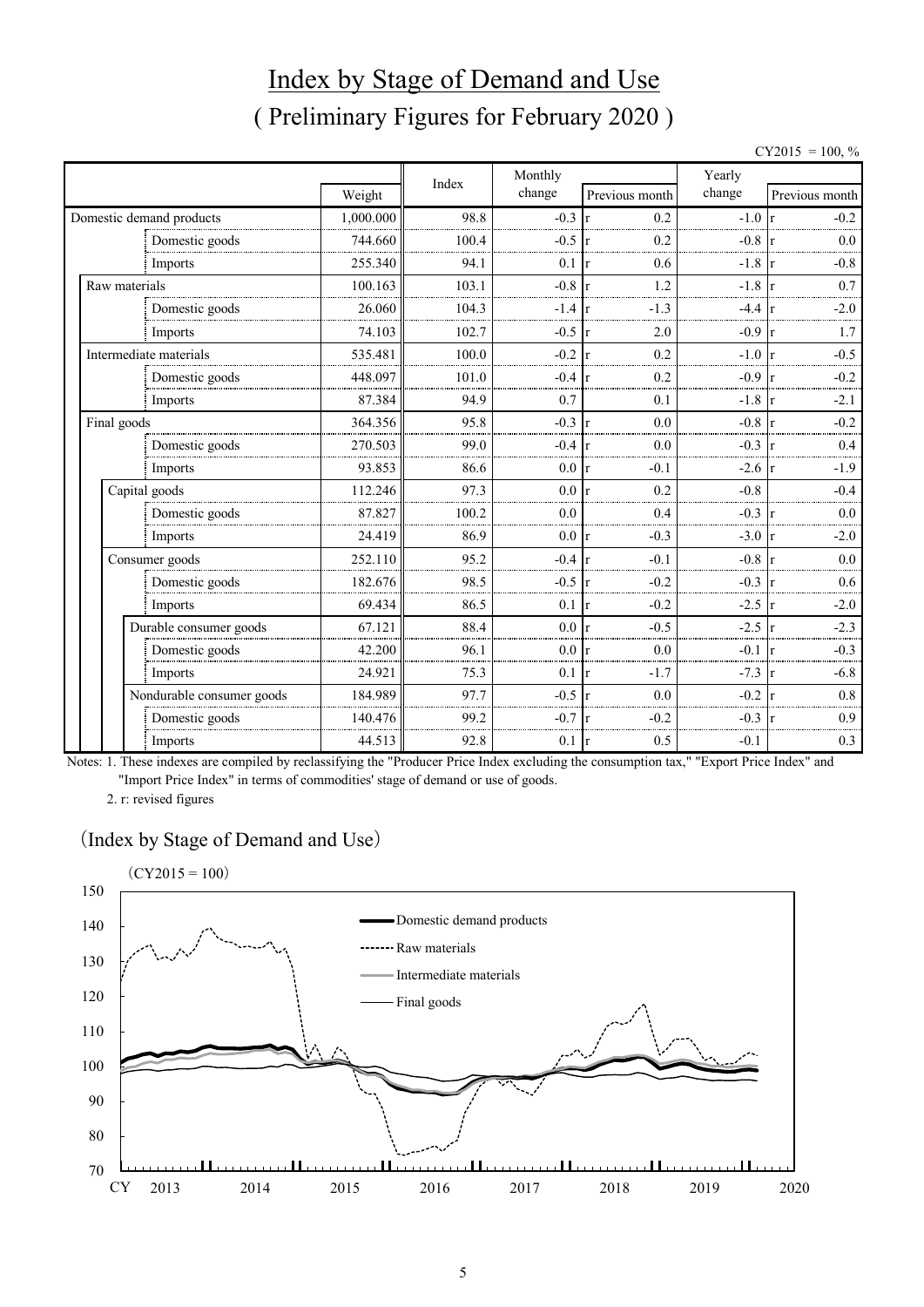# Producer Price Index using Chain-weighted Index Formula ( Preliminary Figures for February 2020 )

 $CY2015 = 100, \%$ 

|                                                | Weight  | Index | Monthly<br>change | Previous<br>month      | Yearly<br>change |              | Previous<br>month |
|------------------------------------------------|---------|-------|-------------------|------------------------|------------------|--------------|-------------------|
| All commodities                                | 1,000.0 | 101.7 | $-0.5$            | 0.1                    | 0.8              |              | 1.6               |
| excluding extra charges for summer electricity | 1,000.0 | 101.7 | $-0.5$            | 0.1                    | 0.8              |              | 1.6               |
| Beverages & foods                              | 142.0   | 101.6 | 0.1               | $-0.4$<br>$\mathbf r$  | 0.9              | $\mathbf r$  | 1.1               |
| Textile products                               | 9.5     | 103.6 | 0.3               | $-0.9$<br>$\bf r$      | 1.7              | $\mathbf{r}$ | $1.8\,$           |
| Lumber & wood products                         | 9.9     | 105.1 | $-0.1$            | 0.0                    | $-0.3$           |              | $-0.2$            |
| Pulp, paper & related products                 | 27.4    | 109.2 | 0.1               | $-0.1$                 | 3.3              |              | 3.6               |
| Chemicals & related products                   | 87.4    | 94.5  | $-0.3$            | 0.6<br>$\mathbf r$     | 0.2              | $\bf r$      | 0.3               |
| Petroleum & coal products                      | 56.2    | 111.2 | $-4.5$            | 2.8<br>$\mathbf r$     | 2.0              | $\bf r$      | 9.0               |
| Plastic products                               | 40.5    | 98.6  | $-0.1$            | $-0.5$<br>$\bf r$      | 0.7              | $\bf r$      | 0.9               |
| Ceramic, stone & clay products                 | 23.1    | 106.7 | 0.1               | $-0.2$<br>$\mathbf r$  | 3.5              | $\bf r$      | 3.6               |
| Iron & steel                                   | 53.2    | 111.9 | $-0.1$            | $-0.4$<br>$\mathbf r$  | 2.4              | $\bf r$      | 2.5               |
| Nonferrous metals                              | 26.3    | 95.6  | $-1.5$            | 0.6                    | $-2.8$           |              | $-0.3$            |
| Metal products                                 | 42.1    | 108.1 | 0.0               | 0.1<br>$\mathbf r$     | 2.5              | $\bf r$      | 2.2               |
| General purpose machinery                      | 31.2    | 103.1 | $-0.5$            | 0.3<br>$\mathbf r$     | 1.7              | $\bf r$      | 2.7               |
| Production machinery                           | 45.6    | 104.6 | 0.2               | 0.7<br>$\mathbf r$     | 2.3              | $\bf r$      | 3.1               |
| Business oriented machinery                    | 14.6    | 102.5 | 0.2               | 0.0<br>$\bf r$         | 1.0              | $\bf r$      | $0.7\,$           |
| Electronic components & devices                | 23.3    | 100.4 | 0.0               | 0.3<br>$\bf r$         | 1.3              | $\bf r$      | 1.4               |
| Electrical machinery & equipment               | 51.1    | 95.3  | 0.0               | $-0.1$<br>$\mathbf r$  | 1.0              |              | 0.3               |
| Information & communications equipment         | 17.1    | 95.6  | $-0.2$            | 0.8<br>$\mathbf r$     | 0.2              | $\mathbf{r}$ | 0.9               |
| Transportation equipment                       | 151.4   | 99.7  | $0.0\,$           | $0.0\,$                | 1.5              | $\bf r$      | 1.6               |
| Other manufacturing industry products          | 45.5    | 103.4 | $0.0\,$           | $0.0\,$<br>$\mathbf r$ | $2.8\,$          | $\bf r$      | $2.8\,$           |
| Agriculture, forestry & fishery products       | 37.1    | 108.2 | $-0.6$            | $-2.4$<br>$\mathbf r$  | $-0.2$           | $\mathbf r$  | 2.1               |
| Minerals                                       | 3.5     | 101.5 | $0.0\,$           | 0.1                    | $-1.1$           |              | $-0.6$            |
| Electric power, gas & water                    | 55.9    | 97.3  | $-0.4$            | $-0.1$<br>$\mathbf r$  | $-5.1$           | $\bf r$      | $-3.6$            |
| Scrap & waste                                  | 6.1     | 98.0  | $-8.5$            | 0.3<br>$\mathbf r$     | $-23.2$          | $\bf r$      | $-15.2$           |

Notes: 1. The index of "All commodities excluding extra charges for summer electricity" adjusts extra charges applied during summer season from July to September.

2. The indexes are based on the year 2017 weights.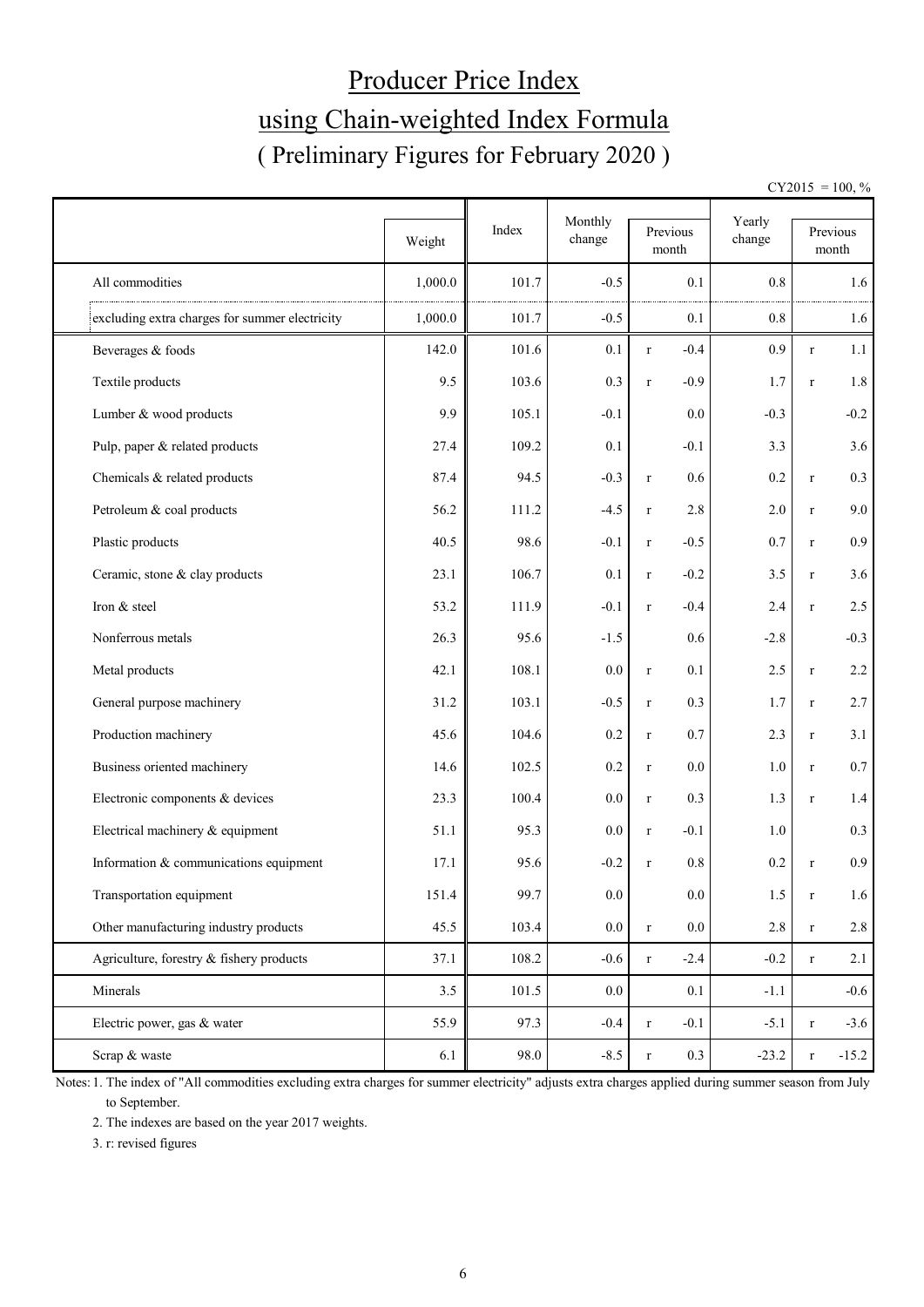### Corporate Goods Price Index Time Series Data

|           |                |                 |                                  |                  |                                           |                                           |                                                          |                                |                                    |                  |                                                      |                                              |                                  |                  | $CY2015 = 100, \%$                        |
|-----------|----------------|-----------------|----------------------------------|------------------|-------------------------------------------|-------------------------------------------|----------------------------------------------------------|--------------------------------|------------------------------------|------------------|------------------------------------------------------|----------------------------------------------|----------------------------------|------------------|-------------------------------------------|
|           |                |                 | Producer Price Index             |                  |                                           |                                           |                                                          |                                | <b>Export Price Index</b>          |                  |                                                      |                                              |                                  |                  |                                           |
|           |                | All commodities |                                  |                  |                                           |                                           | (Reference)<br>excluding extra<br>charges for summer     | All commodities<br>(yen basis) |                                    |                  |                                                      | All commodities<br>(contract currency basis) |                                  |                  |                                           |
|           |                |                 | Monthly<br>(Quarterly)<br>change | Yearly<br>change | Change<br>from three<br>months<br>earlier | Monthly<br>(Quarterly)<br>$_{\rm change}$ | electricity<br>Change<br>from three<br>months<br>earlier |                                | Monthly<br>(Quarterly)<br>change   | Yearly<br>change | Change<br>from three<br>months<br>earlier            |                                              | Monthly<br>(Quarterly)<br>change | Yearly<br>change | Change<br>from three<br>months<br>earlier |
| <b>CY</b> | 2017           | 98.7            | $\overline{\phantom{0}}$         | 2.3              | $\overline{\phantom{0}}$                  | $\overline{\phantom{0}}$                  |                                                          | 95.5                           | $\overline{\phantom{0}}$           | 5.3              | —                                                    | 100.2                                        | $\overline{\phantom{0}}$         | 3.4              |                                           |
|           | 2018           | 101.3           | $\overline{\phantom{0}}$         | 2.6              |                                           |                                           |                                                          | 96.8                           | $\overline{\phantom{0}}$           | 1.4              | —                                                    | 102.2                                        | $\overline{\phantom{0}}$         | 2.0              |                                           |
|           | 2019           | 101.5           | $\overline{\phantom{0}}$         | 0.2              |                                           |                                           |                                                          | 93.1                           | $\overline{\phantom{0}}$           | $-3.8$           | —                                                    | 99.5                                         | $\overline{\phantom{0}}$         | $-2.6$           | —                                         |
| <b>FY</b> | 2016           | 96.7            | $\overline{\phantom{0}}$         | $-2.4$           | —                                         | —                                         |                                                          | 91.3                           | $\overline{\phantom{0}}$           | $-6.9$           |                                                      | 97.8                                         | $\overline{\phantom{0}}$         | $-0.8$           | —                                         |
|           | 2017           | 99.3            | $\overline{\phantom{0}}$         | 2.7              | —                                         | -                                         |                                                          | 95.6                           | $\overline{\phantom{0}}$           | 4.7              | -                                                    | 100.8                                        | —                                | 3.1              | —                                         |
| 2019/     | 2018           | 101.5<br>101.2  | $-0.7$                           | 2.2<br>0.9       | $\overline{\phantom{0}}$                  | $-0.7$                                    | $\overline{\phantom{0}}$                                 | 96.4<br>94.5                   | $\overline{\phantom{0}}$<br>$-2.9$ | 0.8<br>$-1.7$    | $\overline{\phantom{0}}$<br>$\overline{\phantom{0}}$ | 101.7<br>100.2                               | —<br>$-1.6$                      | 0.9<br>$-2.1$    | —<br>$\overline{\phantom{0}}$             |
|           | Q1<br>Q2       | 101.6           | 0.4                              | 0.6              |                                           | 0.4                                       | $\overline{\phantom{0}}$                                 | 94.3                           | $-0.2$                             | $-2.3$           | —                                                    | 100.3                                        | 0.1                              | $-2.1$           | —                                         |
|           | Q <sub>3</sub> | 101.0           | $-0.6$                           | $-0.9$           | —                                         | $-0.9$                                    | $\overline{\phantom{0}}$                                 | 91.7                           | $-2.8$                             | $-5.8$           | —                                                    | 99.1                                         | $-1.2$                           | $-3.1$           |                                           |
|           | O <sub>4</sub> | 102.2           | 1.2                              | 0.3              |                                           | 1.5                                       |                                                          | 91.9                           | 0.2                                | $-5.5$           |                                                      | 98.5                                         | $-0.6$                           | $-3.2$           |                                           |
| 2019/     | Jan.           | 100.9           | $-0.5$                           | 0.6              | $-1.5$                                    | $-0.5$                                    | $-1.5$                                                   | 93.7                           | $-2.6$                             | $-3.5$           | $-4.3$                                               | 100.0                                        | $-0.8$                           | $-1.9$           | $-2.3$                                    |
|           | Feb.           | 101.2           | 0.3                              | 0.9              | $-0.8$                                    | 0.3                                       | $-0.8$                                                   | 94.6                           | 1.0                                | $-1.6$           | $-3.4$                                               | 100.1                                        | 0.1                              | $-2.2$           | $-2.0$                                    |
|           | Mar.           | 101.5           | 0.3                              | 1.3              | 0.1                                       | 0.3                                       | 0.1                                                      | 95.3                           | 0.7                                | 0.1              | $-0.9$                                               | 100.4                                        | 0.3                              | $-2.1$           | $-0.4$                                    |
|           | Apr.           | 101.9           | 0.4                              | 1.3              | 1.0                                       | 0.4                                       | 1.0                                                      | 95.7                           | 0.4                                | 0.2              | 2.1                                                  | 100.6                                        | 0.2                              | $-1.6$           | 0.6                                       |
|           | May            | 101.8           | $-0.1$                           | 0.7              | 0.6                                       | $-0.1$                                    | 0.6                                                      | 94.4                           | $-1.4$                             | $-2.6$           | $-0.2$                                               | 100.5                                        | $-0.1$                           | $-2.1$           | 0.4                                       |
|           | June           | 101.2           | $-0.6$                           | $-0.2$           | $-0.3$                                    | $-0.6$                                    | $-0.3$                                                   | 92.8                           | $-1.7$                             | $-4.3$           | $-2.6$                                               | 99.7                                         | $-0.8$                           | $-2.9$           | $-0.7$                                    |
|           | July           | 101.1           | $-0.1$                           | $-0.7$           | $-0.8$                                    | $-0.3$                                    | $-1.0$                                                   | 92.5                           | $-0.3$                             | $-5.0$           | $-3.3$                                               | 99.3                                         | $-0.4$                           | $-3.0$           | $-1.3$                                    |
|           | Aug.           | 100.9           | $-0.2$                           | $-0.9$           | $-0.9$                                    | $-0.2$                                    | $-1.1$                                                   | 91.3                           | $-1.3$                             | $-5.9$           | $-3.3$                                               | 99.3                                         | 0.0                              | $-2.9$           | $-1.2$                                    |
|           | Sep.           | 100.9           | 0.0                              | $-1.1$           | $-0.3$                                    | $-0.1$                                    | $-0.6$                                                   | 91.3                           | 0.0                                | $-6.3$           | $-1.6$                                               | 98.7                                         | $-0.6$                           | $-3.4$           | $-1.0$                                    |
|           | Oct.           | 102.1           | 1.2                              | $-0.3$           | 1.0                                       | 1.5                                       | 1.2                                                      | 91.7                           | 0.4                                | $-6.3$           | $-0.9$                                               | 98.7                                         | 0.0                              | $-3.6$           | $-0.6$                                    |
|           | Nov.           | 102.2           | 0.1                              | 0.2              | 1.3                                       | 0.1                                       | 1.5                                                      | 91.9                           | 0.2                                | $-6.1$           | 0.7                                                  | 98.4                                         | $-0.3$                           | $-3.6$           | $-0.9$                                    |
|           | Dec.           | 102.3           | 0.1                              | 0.9              | 1.4                                       | 0.1                                       | 1.7                                                      | 92.0                           | 0.1                                | $-4.4$           | 0.8                                                  | 98.3                                         | $-0.1$                           | $-2.5$           | $-0.4$                                    |
| 2020/     | Jan.           | 102.4           | 0.1                              | 1.5              | 0.3                                       | 0.1                                       | 0.3                                                      | 92.3                           | 0.3                                | $-1.5$           | 0.7                                                  | 98.5                                         | 0.2                              | $-1.5$           | $-0.2$                                    |
|           | Feb.           | 102.0           | $-0.4$                           | 0.8              | $-0.2$                                    | $-0.4$                                    | $-0.2$                                                   | 92.6                           | 0.3                                | $-2.1$           | 0.8                                                  | 98.7                                         | 0.2                              | $-1.4$           | 0.3                                       |

|           |                |                                | Import Price Index               |                  |                                           |                 |                                  |                  |                                           | Foreign                                      |
|-----------|----------------|--------------------------------|----------------------------------|------------------|-------------------------------------------|-----------------|----------------------------------|------------------|-------------------------------------------|----------------------------------------------|
|           |                | All commodities<br>(yen basis) |                                  |                  |                                           | All commodities | (contract currency basis)        |                  |                                           | exchange<br>rate<br>$\sqrt{\frac{2}{\pi}}$   |
|           |                |                                | Monthly<br>(Quarterly)<br>change | Yearly<br>change | Change<br>from three<br>months<br>earlier |                 | Monthly<br>(Quarterly)<br>change | Yearly<br>change | Change<br>from three<br>months<br>earlier | Monthly<br>(Quarterly)<br>(Yearly)<br>change |
| <b>CY</b> | 2017           | 92.7                           |                                  | 10.9             |                                           | 98.2            |                                  | 8.9              |                                           | 3.1                                          |
|           | 2018           | 99.7                           |                                  | 7.6              |                                           | 106.7           |                                  | 8.7              |                                           | $-1.6$                                       |
|           | 2019           | 94.4                           |                                  | $-5.3$           |                                           | 102.2           |                                  | $-4.2$           |                                           | $-1.2$                                       |
| FY        | 2016           | 85.4                           |                                  | $-10.6$          |                                           | 92.5            |                                  | $-3.5$           |                                           | $-9.8$                                       |
|           | 2017           | 93.6                           |                                  | 9.6              |                                           | 99.8            |                                  | 7.9              |                                           | 2.3                                          |
|           | 2018           | 99.7                           |                                  | 6.5              |                                           | 106.4           |                                  | 6.6              |                                           | 0.1                                          |
| 2019/     | Q1             | 95.9                           | $-6.5$                           | $-0.2$           |                                           | 103.0           | $-4.8$                           | $-1.1$           |                                           | $-2.4$                                       |
|           | Q2             | 96.5                           | 0.6                              | $-2.1$           |                                           | 103.8           | 0.8                              | $-2.4$           |                                           | $-0.3$                                       |
|           | Q <sub>3</sub> | 92.6                           | $-4.0$                           | $-8.9$           |                                           | 101.4           | $-2.3$                           | $-6.2$           |                                           | $-2.3$                                       |
|           | Q <sub>4</sub> | 92.7                           | 0.1                              | $-9.6$           |                                           | 100.6           | $-0.8$                           | $-7.0$           |                                           | 1.3                                          |
| 2019/     | Jan.           | 94.8                           | $-5.3$                           | $-2.0$           | $-8.4$                                    | 102.6           | $-3.0$                           | $-0.3$           | $-6.0$                                    | $-3.1$                                       |
|           | Feb.           | 95.8                           | 1.1                              | $\mbox{-}0.8$    | $-8.1$                                    | 102.7           | 0.1                              | $-2.1$           | $-6.4$                                    | 1.3                                          |
|           | Mar.           | 97.2                           | 1.5                              | 2.4              | $-2.9$                                    | 103.6           | 0.9                              | $-0.8$           | $-2.1$                                    | 0.8                                          |
|           | Apr.           | 97.5                           | 0.3                              | 1.5              | 2.8                                       | 103.6           | 0.0                              | $-1.1$           | 1.0                                       | 0.4                                          |
|           | May            | 96.9                           | $-0.6$                           | $-1.9$           | 1.1                                       | 104.4           | 0.8                              | $-1.8$           | 1.7                                       | $-1.7$                                       |
|           | June           | 95.0                           | $-2.0$                           | $-5.8$           | $-2.3$                                    | 103.5           | $-0.9$                           | $-4.4$           | $-0.1$                                    | $-1.6$                                       |
|           | July           | 93.2                           | $-1.9$                           | $-8.4$           | $-4.4$                                    | 101.4           | $-2.0$                           | $-6.4$           | $-2.1$                                    | 0.1                                          |
|           | Aug.           | 92.6                           | $-0.6$                           | $-8.5$           | $-4.4$                                    | 102.2           | 0.8                              | $-5.4$           | $-2.1$                                    | $-1.8$                                       |
|           | Sep.           | 91.9                           | $-0.8$                           | $-9.7$           | $-3.3$                                    | 100.6           | $-1.6$                           | $-6.9$           | $-2.8$                                    | 1.1                                          |
|           | Oct.           | 92.2                           | 0.3                              | $-10.9$          | $-1.1$                                    | 100.5           | $-0.1$                           | $-8.0$           | $-0.9$                                    | 0.7                                          |
|           | Nov.           | 92.5                           | 0.3                              | $-11.3$          | $-0.1$                                    | 100.3           | $-0.2$                           | $-8.6$           | $-1.9$                                    | 0.7                                          |
|           | Dec.           | 93.4                           | 1.0                              | $-6.7$           | 1.6                                       | 101.1           | 0.8                              | $-4.4$           | 0.5                                       | 0.3                                          |
| 2020/     | Jan.           | 94.0                           | 0.6                              | $-0.8$           | 2.0                                       | 101.6           | 0.5                              | $-1.0$           | 1.1                                       | 0.1                                          |
|           | Feb.           | 94.1                           | 0.1                              | $-1.8$           | 1.7                                       | 101.4           | $-0.2$                           | $-1.3$           | 1.1                                       | 0.5                                          |

 $CY2015 = 100, %$ 

Note: A negative change in the "Foreign exchange rate" indicates an appreciation of the yen.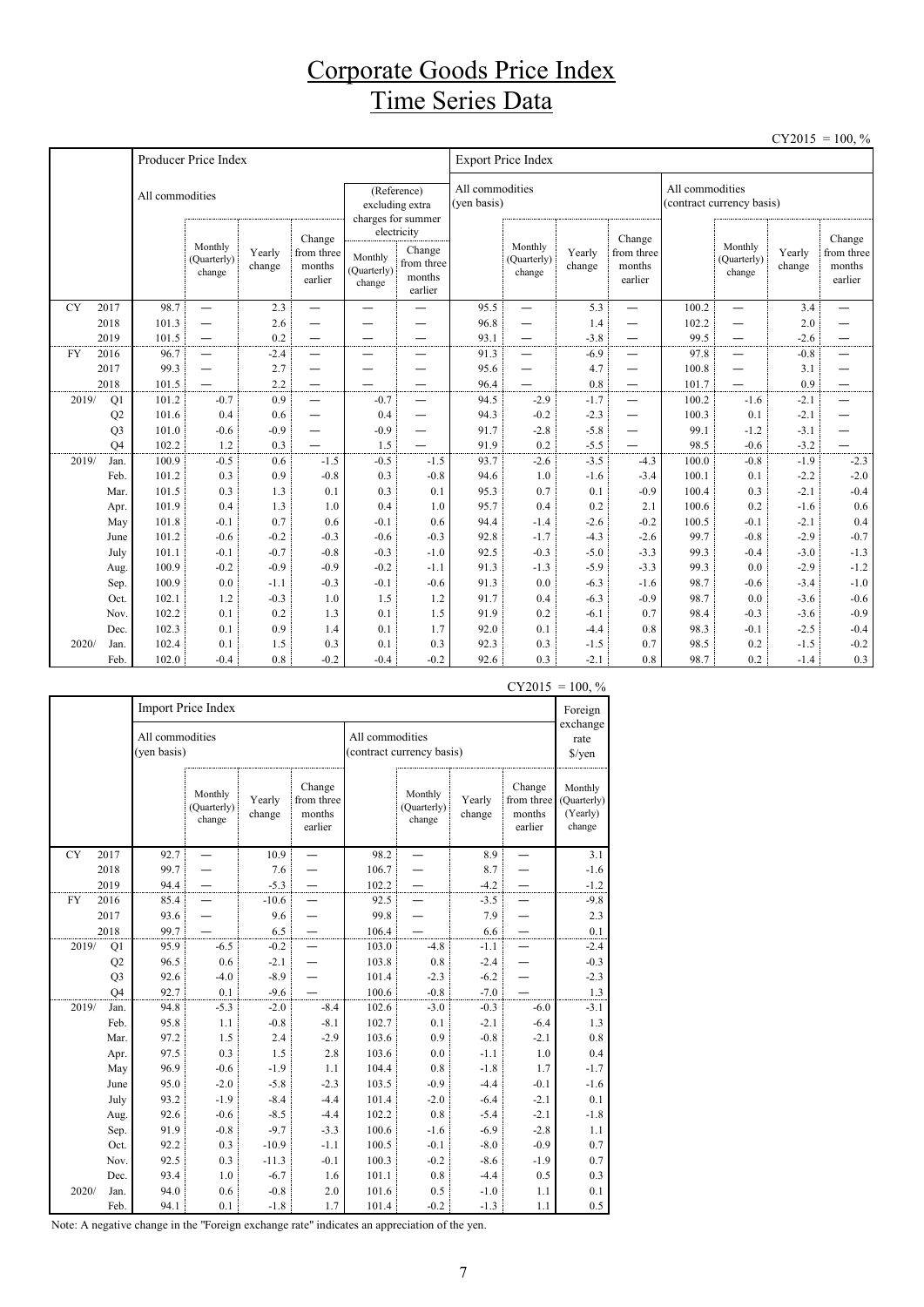## Index by Stage of Demand and Use Time Series Data

 $CY2015 = 100, \%$ 

|           |                | Domestic demand products |                                  |                  |               |                                  |                  |                        |                                  |                  |  |  |
|-----------|----------------|--------------------------|----------------------------------|------------------|---------------|----------------------------------|------------------|------------------------|----------------------------------|------------------|--|--|
|           |                |                          |                                  |                  | Raw materials |                                  |                  | Intermediate materials |                                  |                  |  |  |
|           |                |                          | Monthly<br>(Quarterly)<br>change | Yearly<br>change |               | Monthly<br>(Quarterly)<br>change | Yearly<br>change |                        | Monthly<br>(Quarterly)<br>change | Yearly<br>change |  |  |
| <b>CY</b> | 2017           | 97.2                     |                                  | 4.3              | 95.9          |                                  | 22.0             | 97.4                   |                                  | 4.3              |  |  |
|           | 2018           | 100.9                    |                                  | 3.8              | 109.5         |                                  | 14.2             | 101.6                  |                                  | 4.3              |  |  |
|           | 2019           | 99.4                     |                                  | $-1.5$           | 103.8         |                                  | $-5.2$           | 100.7                  |                                  | $-0.9$           |  |  |
| <b>FY</b> | 2016           | 93.8                     |                                  | $-4.5$           | 83.4          |                                  | $-9.5$           | 93.9                   |                                  | $-4.5$           |  |  |
|           | 2017           | 97.9                     |                                  | 4.4              | 97.8          |                                  | 17.3             | 98.2                   |                                  | 4.6              |  |  |
|           | 2018           | 101.0                    |                                  | 3.2              | 110.0         |                                  | 12.5             | 101.9                  |                                  | 3.8              |  |  |
| 2019/     | Q1             | 99.8                     | $-2.3$                           | 0.6              | 105.3         | $-8.2$                           | 1.8              | 101.1                  | $-1.7$                           | 1.4              |  |  |
|           | Q2             | 100.3                    | 0.5                              | $-0.1$           | 107.0         | 1.6                              | $-0.5$           | 101.4                  | 0.3                              | 0.2              |  |  |
|           | Q <sub>3</sub> | 98.8                     | $-1.5$                           | $-2.9$           | 101.5         | $-5.1$                           | $-9.8$           | 100.2                  | $-1.2$                           | $-2.4$           |  |  |
|           | Q <sub>4</sub> | 98.6                     | $-0.2$                           | $-3.4$           | 101.4         | $-0.1$                           | $-11.6$          | 99.9                   | $-0.3$                           | $-2.8$           |  |  |
| 2019/     | Jan.           | 99.3                     | $-1.8$                           | $-0.1$           | 103.2         | $-6.3$                           | 0.2              | 100.7                  | $-1.4$                           | 0.8              |  |  |
|           | Feb.           | 99.8                     | 0.5                              | 0.4              | 105.0         | 1.7                              | 0.1              | 101.0                  | 0.3                              | 1.3              |  |  |
|           | Mar.           | 100.4                    | 0.6                              | 1.5              | 107.8         | 2.7                              | 5.3              | 101.5                  | 0.5                              | 2.0              |  |  |
|           | Apr.           | 100.8                    | 0.4                              | 1.4              | 107.8         | $0.0\,$                          | 4.4              | 101.9                  | 0.4                              | 1.5              |  |  |
|           | May            | 100.5                    | $-0.3$                           | 0.0              | 108.0         | 0.2                              | 0.2              | 101.6                  | $-0.3$                           | 0.3              |  |  |
|           | June           | 99.6                     | $-0.9$                           | $-1.6$           | 105.2         | $-2.6$                           | $-5.7$           | 100.8                  | $-0.8$                           | $-1.0$           |  |  |
|           | July           | 99.1                     | $-0.5$                           | $-2.7$           | 101.7         | $-3.3$                           | $-9.8$           | 100.6                  | $-0.2$                           | $-1.9$           |  |  |
|           | Aug.           | 98.8                     | $-0.3$                           | $-2.8$           | 102.6         | 0.9                              | $-8.4$           | 100.0                  | $-0.6$                           | $-2.4$           |  |  |
|           | Sep.           | 98.6                     | $-0.2$                           | $-3.3$           | 100.2         | $-2.3$                           | $-11.1$          | 100.1                  | 0.1                              | $-2.7$           |  |  |
|           | Oct.           | 98.4                     | $-0.2$                           | $-4.2$           | 100.7         | 0.5                              | $-13.3$          | 99.7                   | $-0.4$                           | $-3.4$           |  |  |
|           | Nov.           | 98.5                     | 0.1                              | $-4.0$           | 100.8         | 0.1                              | $-14.5$          | 99.9                   | 0.2                              | $-3.0$           |  |  |
|           | Dec.           | 98.9                     | 0.4                              | $-2.2$           | 102.7         | 1.9                              | $-6.7$           | 100.0                  | 0.1                              | $-2.1$           |  |  |
| 2020/     | Jan.           | 99.1                     | 0.2                              | $-0.2$           | 103.9         | 1.2                              | 0.7              | 100.2                  | 0.2                              | $-0.5$           |  |  |
|           | Feb.           | 98.8                     | $-0.3$                           | $-1.0$           | 103.1         | $-0.8$                           | $-1.8$           | 100.0                  | $-0.2$                           | $-1.0$           |  |  |

| $CY2015 = 100, \%$ |  |
|--------------------|--|
|                    |  |
|                    |  |

| Domestic demand products (Cont'd) |       |                |             |                                  |                  |               |                                  |                  |                |                                  |                  |  |  |
|-----------------------------------|-------|----------------|-------------|----------------------------------|------------------|---------------|----------------------------------|------------------|----------------|----------------------------------|------------------|--|--|
|                                   |       |                | Final goods |                                  |                  |               |                                  |                  |                |                                  |                  |  |  |
|                                   |       |                |             |                                  |                  | Capital goods |                                  |                  | Consumer goods |                                  |                  |  |  |
|                                   |       |                |             | Monthly<br>(Quarterly)<br>change | Yearly<br>change |               | Monthly<br>(Quarterly)<br>change | Yearly<br>change |                | Monthly<br>(Quarterly)<br>change | Yearly<br>change |  |  |
| <b>CY</b>                         | 2017  |                | 97.3        |                                  | 0.4              | 98.0          |                                  | 0.1              | 97.0           |                                  | 0.6              |  |  |
|                                   | 2018  |                | 97.5        |                                  | 0.2              | 97.9          |                                  | $-0.1$           | 97.3           |                                  | 0.3              |  |  |
|                                   | 2019  |                | 96.3        |                                  | $-1.2$           | 97.4          |                                  | $-0.5$           | 95.9           |                                  | $-1.4$           |  |  |
| <b>FY</b>                         | 2016  |                | 96.7        |                                  | $-2.9$           | 97.7          |                                  | $-2.0$           | 96.2           |                                  | $-3.3$           |  |  |
|                                   | 2017  |                | 97.3        |                                  | 0.6              | 97.9          |                                  | 0.2              | 97.0           |                                  | 0.8              |  |  |
|                                   | 2018  |                | 97.3        |                                  | 0.0              | 98.0          |                                  | 0.1              | 97.0           |                                  | 0.0              |  |  |
|                                   | 2019/ | Q1             | 96.5        | $-1.2$                           | $-0.7$           | 97.8          | $-0.4$                           | 0.3              | 96.0           | $-1.6$                           | $-1.1$           |  |  |
|                                   |       | Q2             | 96.8        | 0.3                              | $-0.5$           | 97.6          | $-0.2$                           | $-0.3$           | 96.5           | 0.5                              | $-0.5$           |  |  |
|                                   |       | Q <sub>3</sub> | 96.0        | $-0.8$                           | $-1.6$           | 97.0          | $-0.6$                           | $-0.9$           | 95.6           | $-0.9$                           | $-1.8$           |  |  |
|                                   |       | O <sub>4</sub> | 96.0        | 0.0                              | $-1.7$           | 97.3          | 0.3                              | $-0.9$           | 95.4           | $-0.2$                           | $-2.3$           |  |  |
|                                   | 2019/ | Jan.           | 96.3        | $-0.8$                           | $-1.3$           | 97.7          | $-0.2$                           | $-0.1$           | 95.6           | $-1.2$                           | $-1.9$           |  |  |
|                                   |       | Feb.           | 96.6        | 0.3                              | $-0.6$           | 98.1          | 0.4                              | 0.7              | 96.0           | 0.4                              | $-1.2$           |  |  |
|                                   |       | Mar.           | 96.7        | 0.1                              | $-0.2$           | 97.7          | $-0.4$                           | 0.3              | 96.3           | 0.3                              | $-0.4$           |  |  |
|                                   |       | Apr.           | 97.2        | 0.5                              | 0.3              | 97.9          | 0.2                              | 0.2              | 96.9           | 0.6                              | 0.3              |  |  |
|                                   |       | May            | 96.9        | $-0.3$                           | $-0.5$           | 97.6          | $-0.3$                           | $-0.4$           | 96.7           | $-0.2$                           | $-0.4$           |  |  |
|                                   |       | June           | 96.4        | $-0.5$                           | $-1.1$           | 97.3          | $-0.3$                           | $-0.7$           | 96.0           | $-0.7$                           | $-1.3$           |  |  |
|                                   |       | July           | 96.2        | $-0.2$                           | $-1.4$           | 97.0          | $-0.3$                           | $-1.0$           | 95.9           | $-0.1$                           | $-1.5$           |  |  |
|                                   |       | Aug.           | 95.9        | $-0.3$                           | $-1.6$           | 96.9          | $-0.1$                           | $-1.1$           | 95.4           | $-0.5$                           | $-2.0$           |  |  |
|                                   |       | Sep.           | 96.0        | 0.1                              | $-1.6$           | 97.1          | 0.2                              | $-0.7$           | 95.5           | 0.1                              | $-2.1$           |  |  |
|                                   |       | Oct.           | 95.9        | $-0.1$                           | $-2.3$           | 97.4          | 0.3                              | $-0.9$           | 95.3           | $-0.2$                           | $-3.0$           |  |  |
|                                   |       | Nov.           | 95.9        | 0.0                              | $-2.0$           | 97.3          | $-0.1$                           | $-1.1$           | 95.3           | 0.0                              | $-2.5$           |  |  |
|                                   |       | Dec.           | 96.1        | 0.2                              | $-1.0$           | 97.1          | $-0.2$                           | $-0.8$           | 95.7           | 0.4                              | $-1.1$           |  |  |
|                                   | 2020/ | Jan.           | 96.1        | 0.0                              | $-0.2$           | 97.3          | 0.2                              | $-0.4$           | 95.6           | $-0.1$                           | 0.0              |  |  |
|                                   |       | Feb.           | 95.8        | $-0.3$                           | $-0.8$           | 97.3          | 0.0                              | $-0.8$           | 95.2           | $-0.4$                           | $-0.8$           |  |  |

The next monthly report will be released on Friday, April 10, 2020.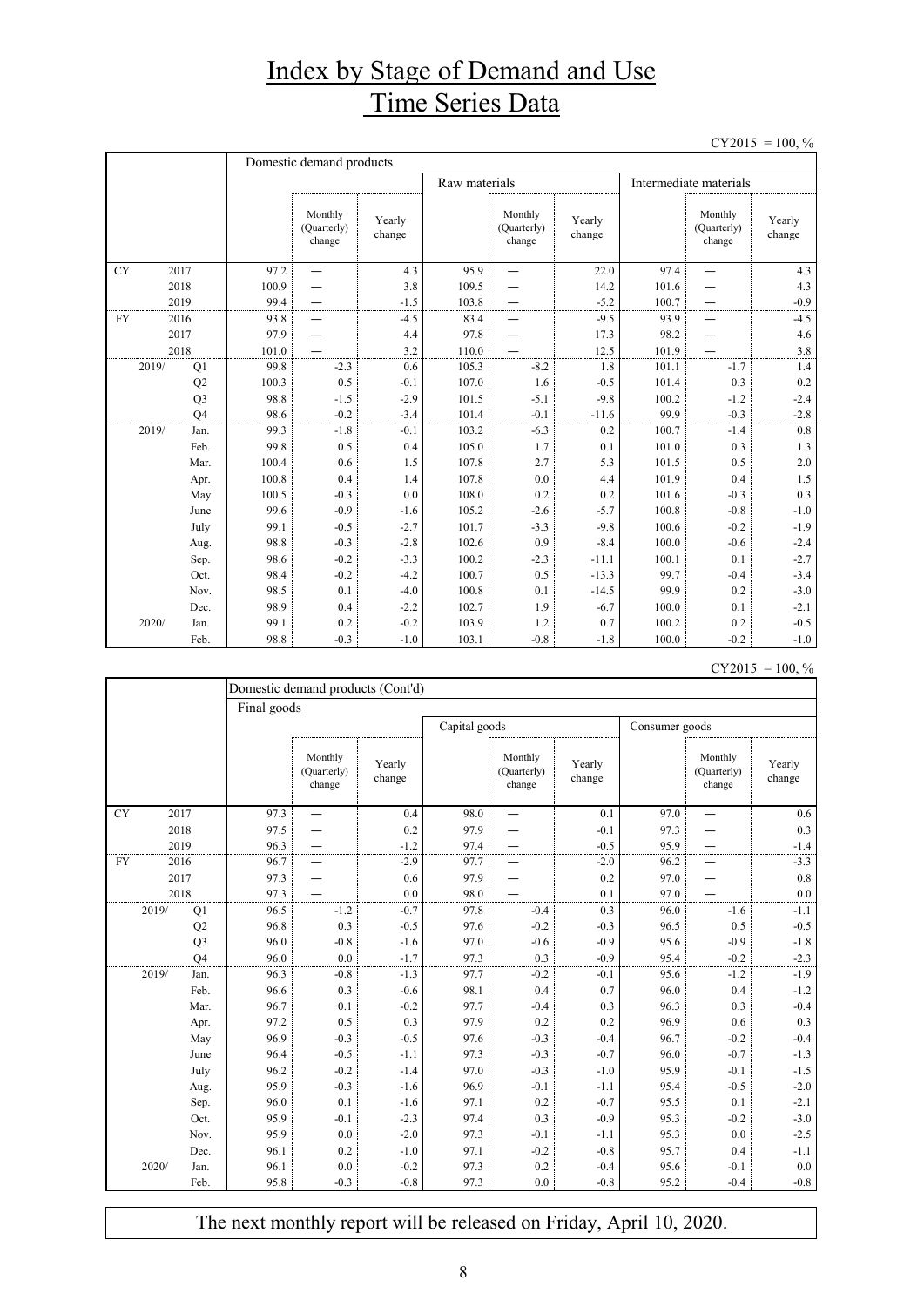## (Special Table) Producer Price Index excluding Consumption Tax

 $CY2015 = 100, %$ 

|                                             | All commodities       |  |                                                      |        |              |        |                                                                               |                                  |              |                  |              |        |
|---------------------------------------------|-----------------------|--|------------------------------------------------------|--------|--------------|--------|-------------------------------------------------------------------------------|----------------------------------|--------------|------------------|--------------|--------|
|                                             |                       |  |                                                      |        |              |        | (Ref.) All commodities<br>(excluding extra charges for<br>summer electricity) |                                  |              |                  |              |        |
|                                             | Index                 |  | Monthly<br>Yearly<br>(Quarterly)<br>change<br>change |        |              | Index  |                                                                               | Monthly<br>(Quarterly)<br>change |              | Yearly<br>change |              |        |
| 2018/Q3                                     | 101.9                 |  |                                                      | 0.9    |              | 3.1    |                                                                               | 101.6                            |              | 0.6              |              | 3.0    |
| Q4                                          | 101.9<br>$\mathbf r$  |  | $\mathbf{r}$                                         | 0.0    | $\mathbf{r}$ | 2.2    | $\mathbf{r}$                                                                  | 101.9                            | $\mathbf r$  | 0.3              | $\mathbf{r}$ | 2.2    |
| 2019/Q1                                     | 101.2                 |  | $\mathbf{r}$                                         | $-0.7$ |              | 0.9    |                                                                               | 101.2                            | $\mathbf{r}$ | $-0.7$           |              | 0.9    |
| Q2                                          | 101.6                 |  |                                                      | 0.4    |              | 0.6    |                                                                               | 101.6                            |              | 0.4              |              | 0.6    |
| Q <sub>3</sub>                              | 101.0                 |  |                                                      | $-0.6$ |              | $-0.9$ |                                                                               | 100.7                            |              | $-0.9$           |              | $-0.9$ |
| Q4                                          | 100.6                 |  |                                                      | $-0.4$ | $\mathbf{r}$ | $-1.3$ |                                                                               | 100.6                            |              | $-0.1$           | r            | $-1.3$ |
| 2019/Jan.                                   | 100.9<br>$\mathbf{r}$ |  | $\mathbf{r}$                                         | $-0.5$ | $\mathbf{r}$ | 0.6    | $\mathbf{r}$                                                                  | 100.9                            | $\bf r$      | $-0.5$           | $\mathbf r$  | 0.6    |
| Feb.                                        | 101.2                 |  | $\mathbf{r}$                                         | 0.3    |              | 0.9    |                                                                               | 101.2                            | $\mathbf{r}$ | 0.3              |              | 0.9    |
| Mar.                                        | 101.5                 |  |                                                      | 0.3    |              | 1.3    |                                                                               | 101.5                            |              | 0.3              |              | 1.3    |
| Apr.                                        | 101.9                 |  |                                                      | 0.4    |              | 1.3    |                                                                               | 101.9                            |              | 0.4              |              | 1.3    |
| May                                         | 101.8                 |  |                                                      | $-0.1$ |              | 0.7    |                                                                               | 101.8                            |              | $-0.1$           |              | 0.7    |
| June                                        | 101.2                 |  |                                                      | $-0.6$ |              | $-0.2$ |                                                                               | 101.2                            |              | $-0.6$           |              | $-0.2$ |
| July                                        | 101.1<br>$\bf r$      |  | $\mathbf{r}$                                         | $-0.1$ | $\mathbf{r}$ | $-0.7$ |                                                                               | 100.9                            |              | $-0.3$           |              | $-0.6$ |
| Aug.                                        | 100.9                 |  | $\mathbf{r}$                                         | $-0.2$ |              | $-0.9$ |                                                                               | 100.7                            |              | $-0.2$           |              | $-0.9$ |
| Sep.                                        | 100.9                 |  |                                                      | 0.0    |              | $-1.1$ |                                                                               | 100.6                            |              | $-0.1$           |              | $-1.2$ |
| Oct.                                        | 100.5                 |  |                                                      | $-0.4$ |              | $-1.9$ |                                                                               | 100.5                            |              | $-0.1$           |              | $-1.9$ |
| Nov.                                        | 100.6                 |  |                                                      | 0.1    | $\mathbf{r}$ | $-1.4$ |                                                                               | 100.6                            |              | 0.1              | $\mathbf{r}$ | $-1.4$ |
| Dec.                                        | 100.7<br>$\mathbf{r}$ |  | $\mathbf r$                                          | 0.1    | $\mathbf r$  | $-0.7$ | $\bf r$                                                                       | 100.7                            | $\mathbf r$  | 0.1              | $\mathbf r$  | $-0.7$ |
| 2020/ Jan.                                  | 100.9                 |  | $\mathbf{r}$                                         | 0.2    | $\mathbf{r}$ | 0.0    |                                                                               | 100.9                            | $\mathbf r$  | 0.2              | $\mathbf r$  | 0.0    |
| Feb.<br>100.4<br><b>Preliminary Figures</b> |                       |  |                                                      | $-0.5$ |              | $-0.8$ |                                                                               | 100.4                            |              | $-0.5$           |              | $-0.8$ |

Note: r: revised figures